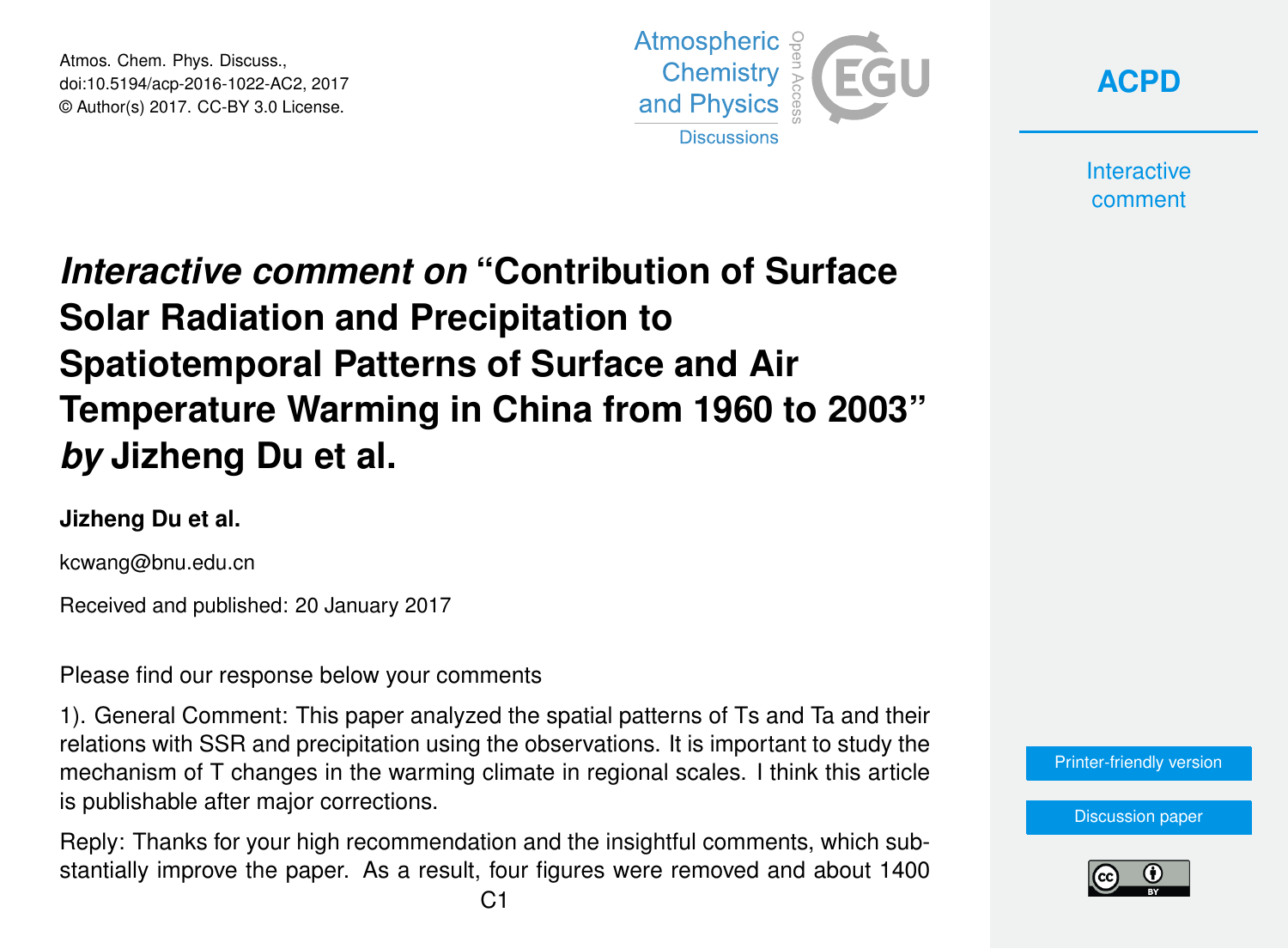words were removed from main text of the revised manuscript. Below please find our point to point response to your comments.

2). Major Comment: Eq (1) is not needed, "linear trend" or "Linear regression" should be enough.

Reply: We have replaced the Eq (1) to a statement in Lines 213-214 that "The linear trends reported in this study were calculated by a linear regression based on monthly anomalies of T, Rs, and P.".

3) Comment: Please discuss why the Tadjusted is calculated? State its actual meaning and applications.

Reply: Thanks for your positive comments. We have added the description in Lines 241-246: "To illustrate the impact of Rs /P on the temperatures, we removed their impacts from their original time series of Ts-max and Ta-max based on multilinear relationship in Eq (1). Then we calculated trends from both the original and adjusted time series. By comparing derived trends of original and adjusted time series, we can quantitatively assess the impact of Rs /P on the Ts-max and Ta-max, in particularly the spatial-temporal pattern of their trends.".

4). Comment: The detailed descriptions are not necessary in Figure captions and can be moved to the text.

Reply: Following the reviewer's suggestion, we substantially reduced the figure captions.

5). Minor Comment: Line 54: Hegerl and Zwiers is missing in the references

Reply: We have added this literature to references. (Lines 523)

6). Comment: Is that 1990?

Reply: Yes, it is 1990. We have changed the 1900 to 1990.

**[ACPD](http://www.atmos-chem-phys-discuss.net/)**

**Interactive** comment

[Printer-friendly version](http://www.atmos-chem-phys-discuss.net/acp-2016-1022/acp-2016-1022-AC2-print.pdf)

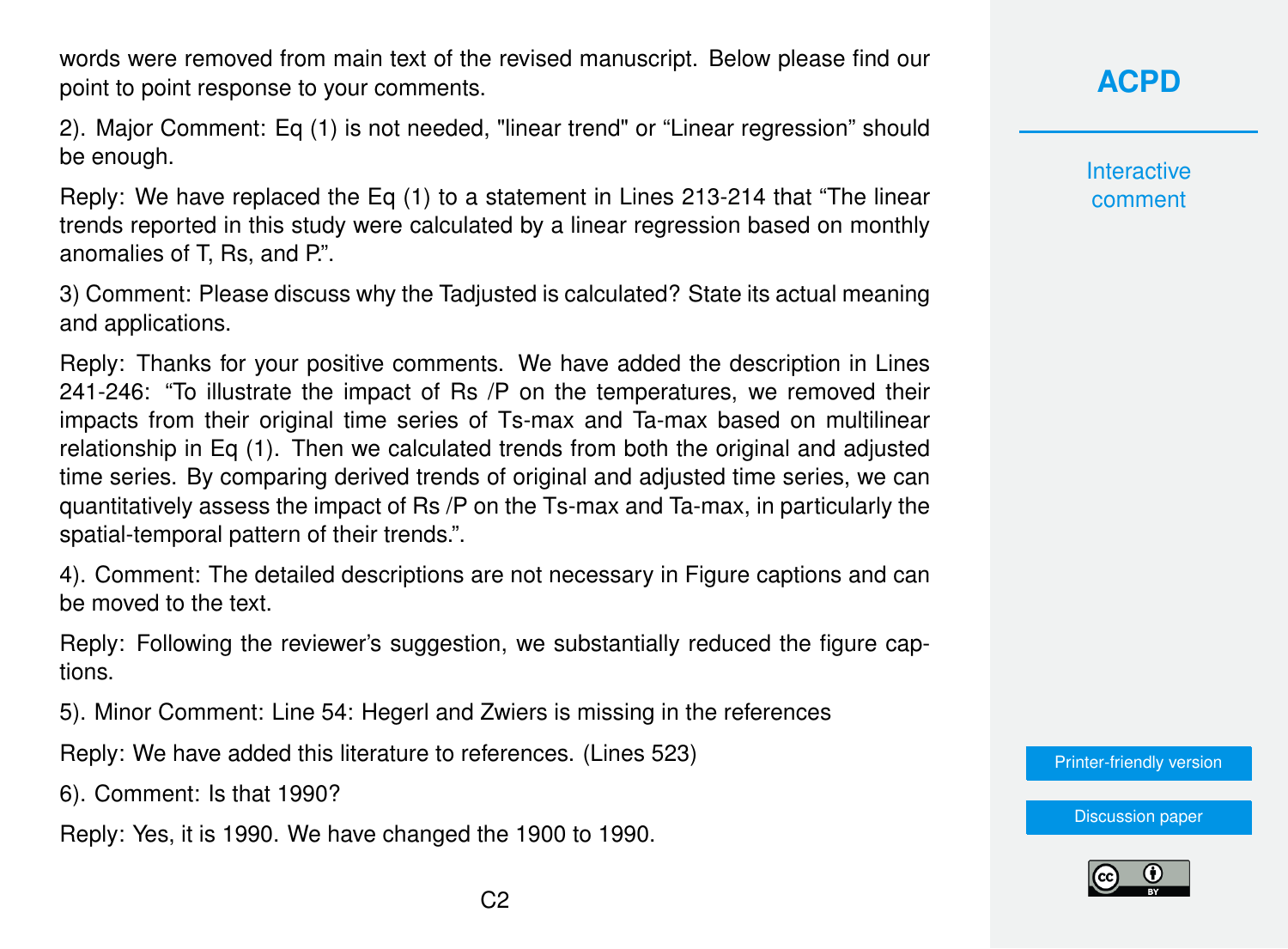7). Comment: Please check Ts-max and Ta-max trends. By eye, both values should be close.

Reply: We have checked the results of Ts-max and Ta-max trends. The results in paper is right.

8). Comment: Line 277-281: Mechanism of the difference should be mentioned here.

Reply: We have added the mechanism analysis of those difference as followed in main text. "Some previous studies hold an opinion that the microclimate (e.g. urban heat island) has a larger impact on minimum temperatures due to the lower and more stable boundary layer at night (Zhou and Ren, 2011; Christy et al., 2009), while many investigators argued that the variabilities of Rs are the main reason for this daily contrast in warming rates (Sanchez-Lorenzo and Wild, 2012; Makowski et al., 2009)." (Lines 277-281).

9). Comment: Line 284: greater than

Reply: Corrected as suggested.

10). Comment: Line 294: Significant difference. Can you clarify how significant it is please?

Reply: We deleted this sentence from the revised paper. In the revised paper, 95% confidence intervals were added to all the trends.

11). Comment: Line 374: along the coast

Reply: Corrected as suggested.

12). Comment: Line 534: References

Reply: Corrected as suggested.

13). Comment: Line 570: Eastling et al and Line. 638: Ohmura; They are not referenced in the text, please check.

## **[ACPD](http://www.atmos-chem-phys-discuss.net/)**

**Interactive** comment

[Printer-friendly version](http://www.atmos-chem-phys-discuss.net/acp-2016-1022/acp-2016-1022-AC2-print.pdf)